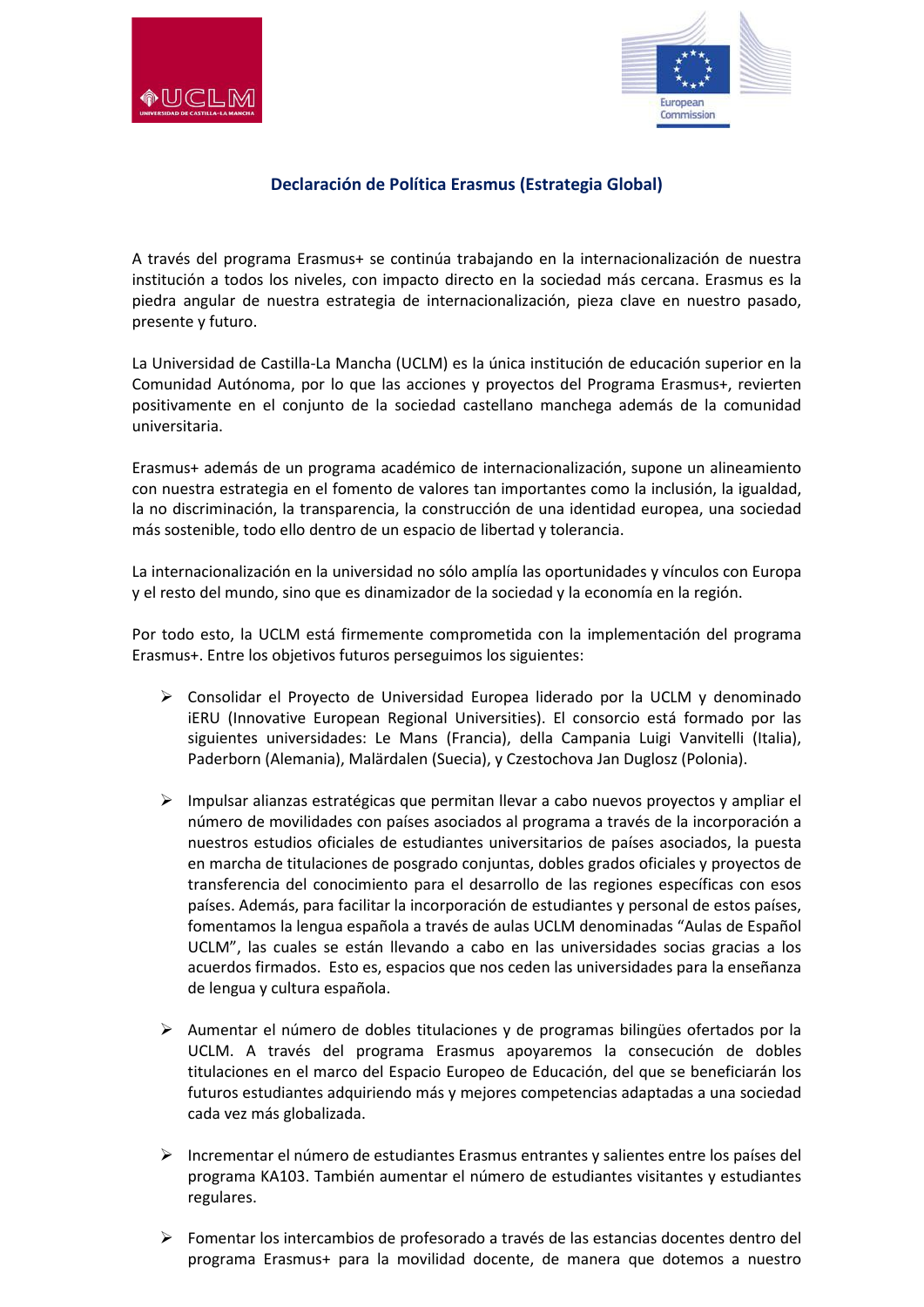



personal de los conocimientos, capacidad y aptitudes necesarias para desenvolverse en un entorno docente cada vez más internacionalizado.

 $\triangleright$  Promocionar la internacionalización de nuestro staff a través de la movilidad con fines de formación, encuentros para compartir guías y manuales de buenas prácticas de gestión a través de staff weeks, o proyectos de cursos de corta duración de lengua y cultura española dirigido al personal de movilidad de países socios, que indudablemente mejorará la promoción de España y de nuestra universidad entre sus estudiantes internacionales.

En definitiva, ampliar la participación en el programa Erasmus+ en todas las acciones previamente definidas para que la Universidad tenga cada vez mayor presencia en el Espacio Europeo de Educación, así como continuar el proceso de internacionalización de nuestra institución.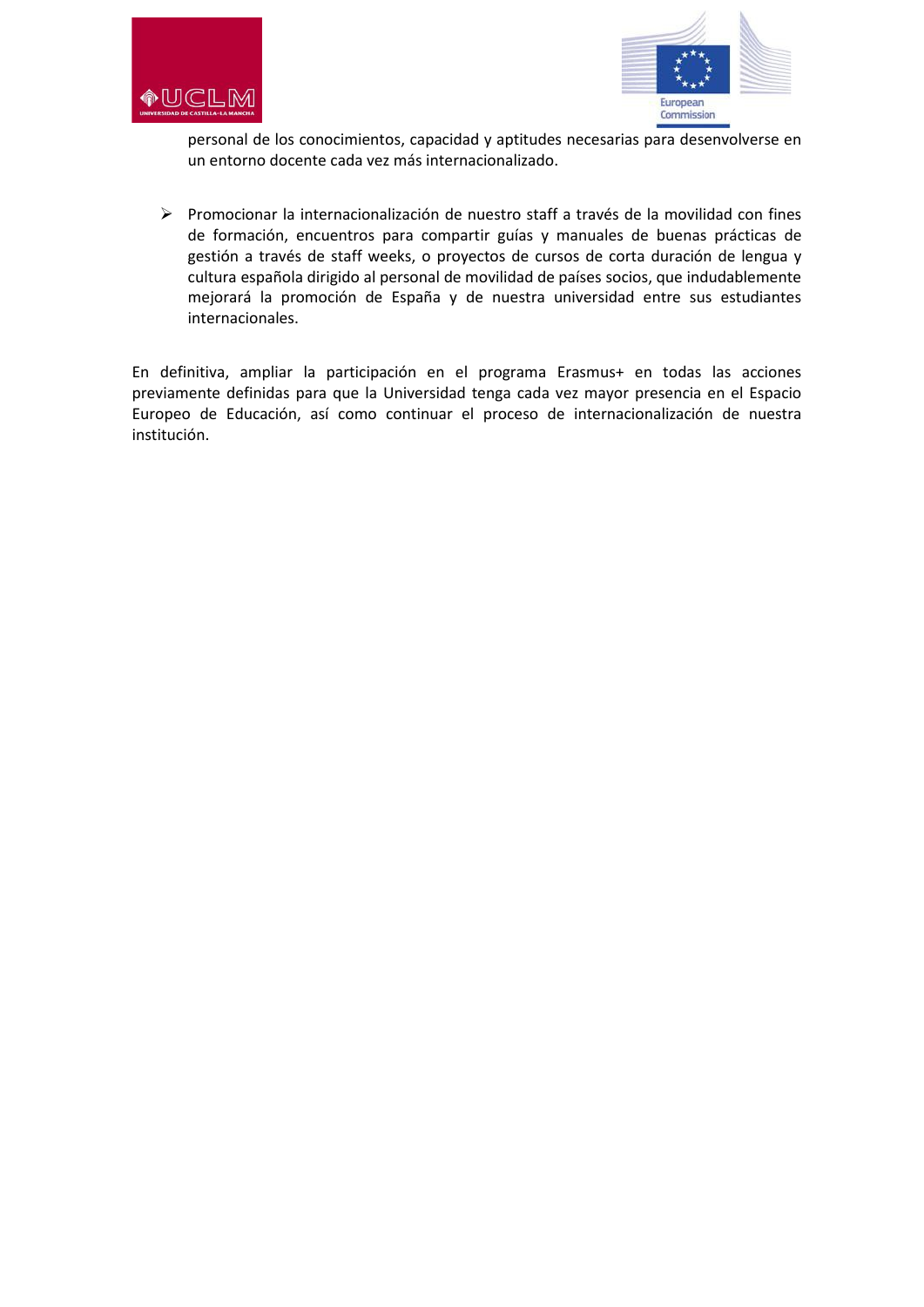



## **Erasmus Policy Statement (Overall Strategy)**

Our institution continues to work on internationalization at all levels, having a direct impact on the society through the Erasmus+ programme. Erasmus is the cornerstone of our internationalization strategy, a key element in our past, present, and future.

The University of Castilla-La Mancha (UCLM) is the only higher education institution in the region, making the actions and projects of the Erasmus+ Programme have a positive influence on the whole regional society, in addition to the students, teaching and administrative staff. Apart from being an academic internationalization program, Erasmus + is a guideline for our strategy in the promotion of such important values as inclusion, equality, non-discrimination, transparency, European identity construction, a more sustainable society within a space of freedom and tolerance.

Our university's internationalization not only broadens opportunities, but it also builds bonds with Europe and the rest of the world, becoming a catalyst for society and the regional economy.

UCLM is firmly committed to the implementation of the Erasmus + program for all reasons mentioned above. We will pursue the following objectives to reach them in the future:

- $\triangleright$  Consolidate the European University Project leaded by UCLM and called iERU (Innovative European Regional Universities). The alliance is formed by the following universities: Le Mans (France), della Campania Luigi Vanvitelli (Italy), Paderborn (Germany), Malärdalen (Sweden), and Czestochova Jan Duglosz (Poland).
- $\triangleright$  Promote strategic alliances to carry out new projects and increase the mobility in partner countries with the incorporation of university students from partner countries into our official studies, the implementation of joint Master degrees, as well as official double degrees and knowledge transfer projects for the development of specific regions with those countries. In addition, to make easier the mobility for students and staff from these countries, the Spanish language is already being promoted in different UCLM's halls called "Aulas de Español UCLM" spread in their countries. This action is being achieved thanks to the signed agreements with our partners.
- Increase the number of double degrees and bilingual programs offered by the UCLM. Through the Erasmus program we will support the achievement of double degrees within European Education Area framework, from which perspective students will benefit by acquiring more and better skills adapted to an increasingly globalized society.
- $\triangleright$  Increase the number of incoming and outgoing Erasmus students between programme countries, as well as regular and visiting students.
- $\triangleright$  Promote teaching staff exchanges through teaching periods within the Erasmus + program, in order to provide our staff with the knowledge, capacity and necessary skills to get on in an increasingly internationalized teaching environment.
- $\triangleright$  Promote the internationalization of our staff through training mobility, through meetings to share guides and materials of good practices during staff weeks or shortterm projects of Spanish language and culture aimed at the staff mobility of partner countries, which will undoubtedly improve the promotion of Spain and our university among their international students.